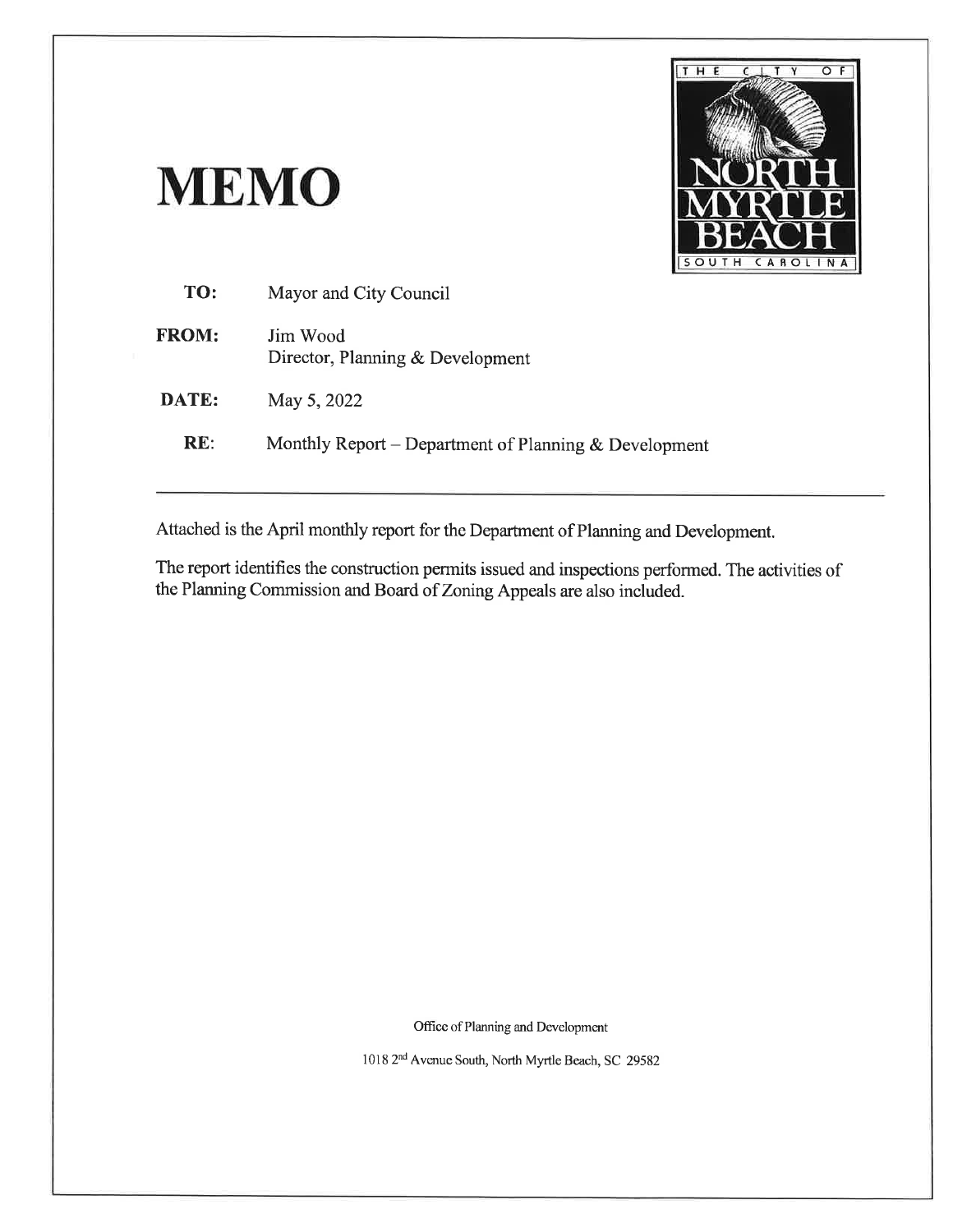

## **BUILDING DIVISION MONTHLY REPORT APRIL 2022**

| <b>PERMITS ISSUED</b>        | <b>THIS</b>             | <b>LAST</b>     | <b>APR</b>      | <b>THIS FY</b> | <b>LAST FY</b>          | <b>%CHANGE</b> |
|------------------------------|-------------------------|-----------------|-----------------|----------------|-------------------------|----------------|
|                              | <b>MONTH</b>            | <b>MONTH</b>    | 2021            | <b>YTD</b>     | <b>YTD</b>              |                |
| Single Family*               | $\overline{8}$          | $\overline{32}$ | $\overline{19}$ | 278            | 426                     | $-35%$         |
| Townhouse Building Permits ~ | 18                      | $\pmb{0}$       | $\pmb{0}$       | 21             | 19                      | 11%            |
| <b>Townhouse Units</b>       | (18)                    | (0)             | (0)             | (21)           | (24)                    | $-13%$         |
| <b>Multifamily Buildings</b> | 0                       | $\mathbf 0$     | $\mathbf 0$     | 11             | $\bf{0}$                | $0\%$          |
| <b>Multifamily Units</b>     | (0)                     | (0)             | (0)             | (11)           | (0)                     | $0\%$          |
| Mixed-Use (Comm & M/F)       | 0                       | $\pmb{0}$       | 0               | 0              | 0                       | 0%             |
| <b>Hotel/Motel Buildings</b> | 0                       | 0               | $\mathbf 0$     | $\mathbf 0$    | 0                       | 0%             |
| <b>Hotel/Motel Units</b>     | (0)                     | (0)             | (0)             | (0)            | (0)                     | $0\%$          |
| Commercial                   | 0                       | 1               | 1               | 14             | 11                      | 27%            |
| Relocation                   | 1                       | $\pmb{0}$       | $\pmb{0}$       | $\overline{2}$ | $\overline{\mathbf{4}}$ | $-50%$         |
| Demolitions                  | 6                       | 1               | 5               | 27             | 22                      | 23%            |
| <b>Swimming Pools</b>        | 11                      | 19              | 8               | 134            | 96                      | 40%            |
| Signs                        | $\overline{\mathbf{4}}$ | 10              | 11              | 39             | 59                      | $-34%$         |
| Alter/Addition/Repair        | 303                     | 280             | 292             | 2227           | 2174                    | 2%             |
| Mobile Homes (New)           | $\overline{c}$          | $\overline{2}$  | 3               | 13             | 30                      | $-57%$         |
| Mobile Homes (Replace)       | 0                       | $\overline{2}$  | $\mathbf 0$     | 5              | 1                       | 400%           |
| <b>RV's/Park Models</b>      | $\mathbf 0$             | $\mathbf 0$     | 1               | 1              | $\overline{2}$          | $-50%$         |
| Other                        | 96                      | 93              | 120             | 743            | 746                     | 0%             |
| <b>TOTALS:</b>               | 449                     | 440             | 460             | 3515           | 3590                    | $-2%$          |
|                              |                         |                 |                 |                |                         |                |
| <b>CERTIFICATES ISSUED</b>   | <b>THIS</b>             | <b>LAST</b>     | <b>APR</b>      | <b>THIS FY</b> | <b>LAST FY</b>          | %              |
|                              | <b>MONTH</b>            | <b>MONTH</b>    | 2021            | <b>YTD</b>     | <b>YTD</b>              | <b>CHANGE</b>  |
| C.O.'s                       | 190                     | 201             | 150             | 1812           | 1716                    | 6%             |
| <b>Zoning Compliances</b>    | 93                      | 97              | 74              | 843            | 606                     | 39%            |
|                              |                         |                 |                 |                |                         |                |
| <b>NUMBER OF</b>             | <b>THIS</b>             | <b>LAST</b>     | <b>APR</b>      | <b>THIS FY</b> | <b>LAST FY</b>          | $\%$           |
| <b>INSPECTIONS</b>           | <b>MONTH</b>            | <b>MONTH</b>    | 2021            | <b>YTD</b>     | <b>YTD</b>              | <b>CHANGE</b>  |
| <b>Building</b>              | $\overline{725}$        | 793             | 684             | 6962           | 5435                    | 28%            |
| Electrical                   | 424                     | 406             | 276             | 3414           | 2753                    | 24%            |
| Plumbing                     | 325                     | 353             | 252             | 2719           | 2058                    | 32%            |
| <b>HVAC/Gas</b>              | 241                     | 244             | 133             | 2050           | 1320                    | 55%            |
| Info (Tenant Changes)        | 16                      | 19              | 14              | 128            | 125                     | 2%             |
| C.O.'s                       | 284                     | 337             | 303             | 2787           | 2715                    | 3%             |
| Other                        | 404                     | 450             | 213             | 3010           | 1879                    | 60%            |
| Totals:                      | 2419                    | 2602            | 1875            | 21070          | 16285                   | 29%            |
| Daily Average                | 121                     | 113             | 89              |                |                         | $\blacksquare$ |

### **BUILDING VALUATION**

| <b>THIS FY TO DATE</b> | <b>LAST FY TO DATE</b> | <b>CHANGE</b> |  |
|------------------------|------------------------|---------------|--|
| \$230,069,145.90       | \$175,738,013.27       | 31%           |  |

#### **REVENUE**

| <b>THIS FY TO DATE</b>                 | <b>LAST FY TO DATE</b>      | <b>FY BUDGET</b> | % OF BUDGET |
|----------------------------------------|-----------------------------|------------------|-------------|
| \$942.824.77**                         | \$770.021.50                | \$750,000.00     | <b>126%</b> |
| * In Apr - 0 Duplex Structures         |                             |                  |             |
| $\sim$ In Apr - 3 TH Bidgs, 18 Permits | ** 3.1, 3.2, 3.4 codes only |                  |             |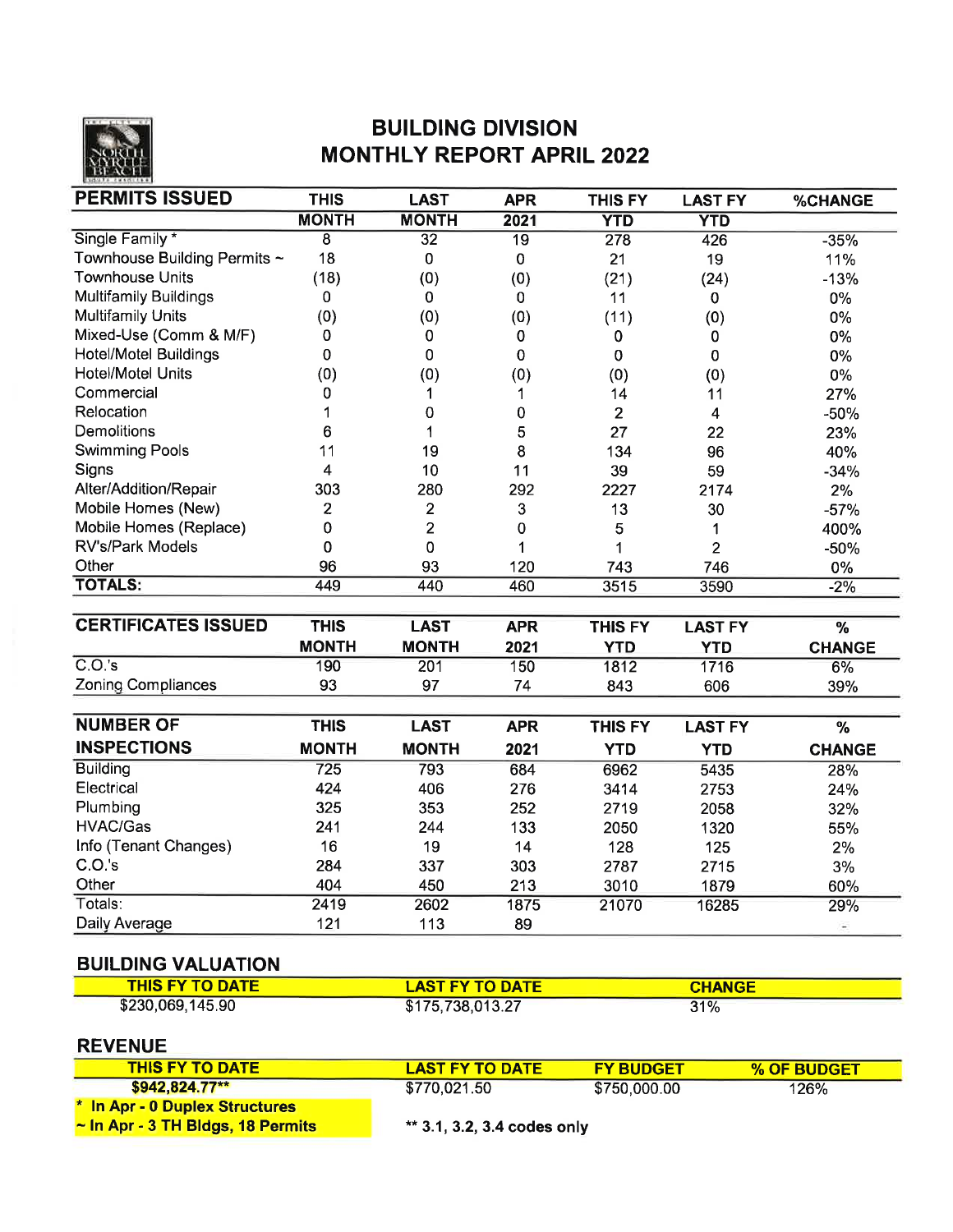## **CITY OF NORTH MYRTLE BEACH MAJOR PROJECTS PERMITTED PLANNING & DEVELOPMENT APRIL 2022**

## **#1 CHESTNUT GREENS – Phase 3 - Grading**

**PROJECT LOCATION: 1170 Possum Trot Rd**

**CONTRACTOR: A O Hardee & Son Inc**

**VALUATION: \$2,871,416.90**

**PERMIT FEE COLLECTED: \$9,628.50**

**DESCRIPTION: Grading of approved site work for "Chestnut Greens Phase 3" to include earthwork, water & sewer, storm water, utilities, curbing & paving.**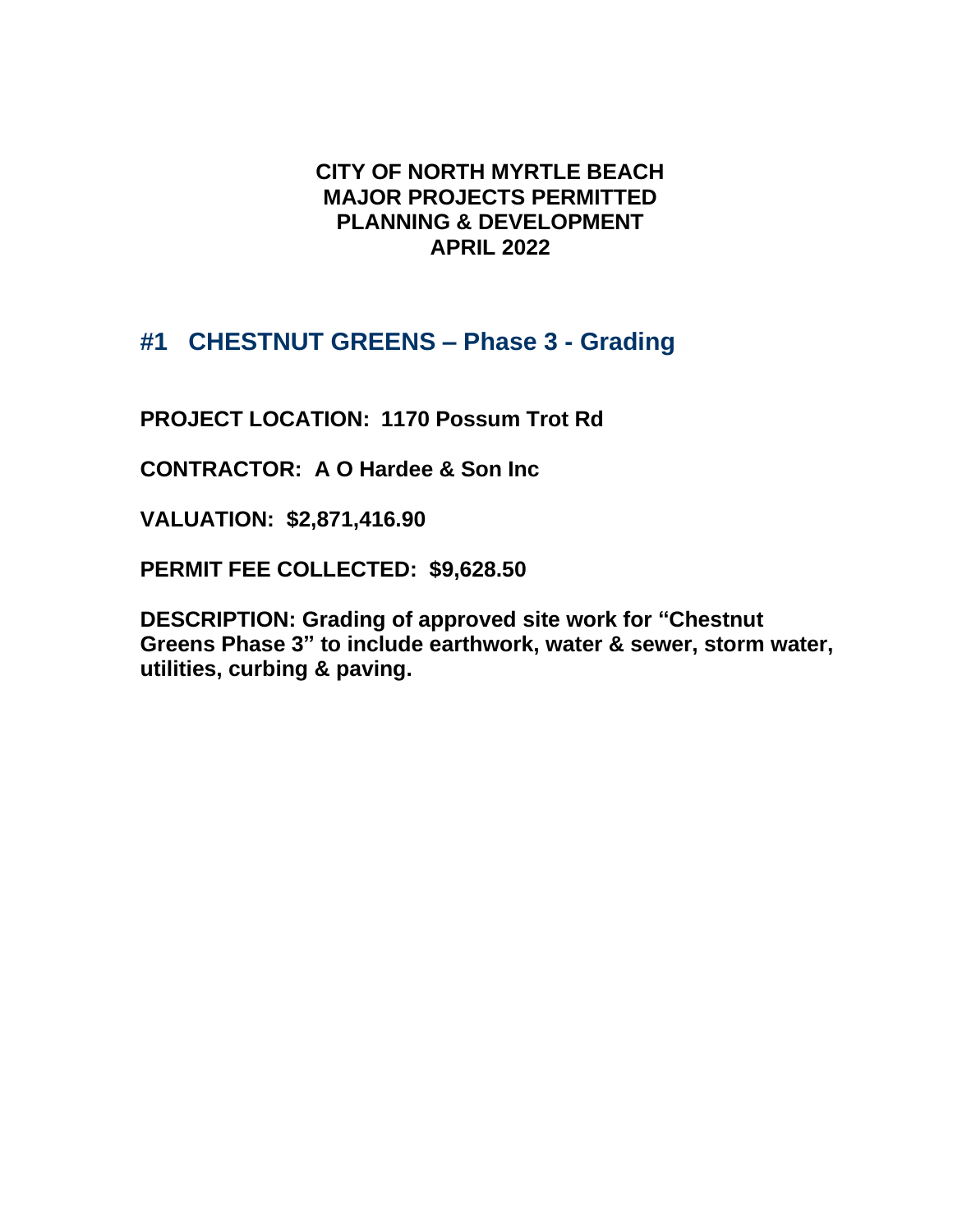# **CITY OF NMB**

## **TENANT CHANGES**

# **APRIL, 2022**

| <b>ADDRESS</b>                                            | <b>OLD BUSINESS</b>                                                   | <b>NEW BUSINESS</b>                             |
|-----------------------------------------------------------|-----------------------------------------------------------------------|-------------------------------------------------|
| 2120 Sea Mtn Hwy, Ste 2208 Prescription Golf LLP (Office) |                                                                       | Tide Law Firm, LLC (Real Estate Law Office)     |
| 1019 Hwy 17 S, Ste 122                                    | The Service Company (Office)                                          | <b>SBAA Solutions (Accounting)</b>              |
| 308 Main St                                               | The Austin Agency (Insurance)                                         | <b>Southern Smoothies (Smoothies/Beverages)</b> |
| 4512-B Poinsett St                                        | <b>Beach Vacations (Vacation Rental) OBX Drywall LLC (Contractor)</b> |                                                 |
| 2423 Hwy 17 S, Unit 7                                     | <b>Vacant</b>                                                         | Hammershead Const & Adjusters, LLC (Office)     |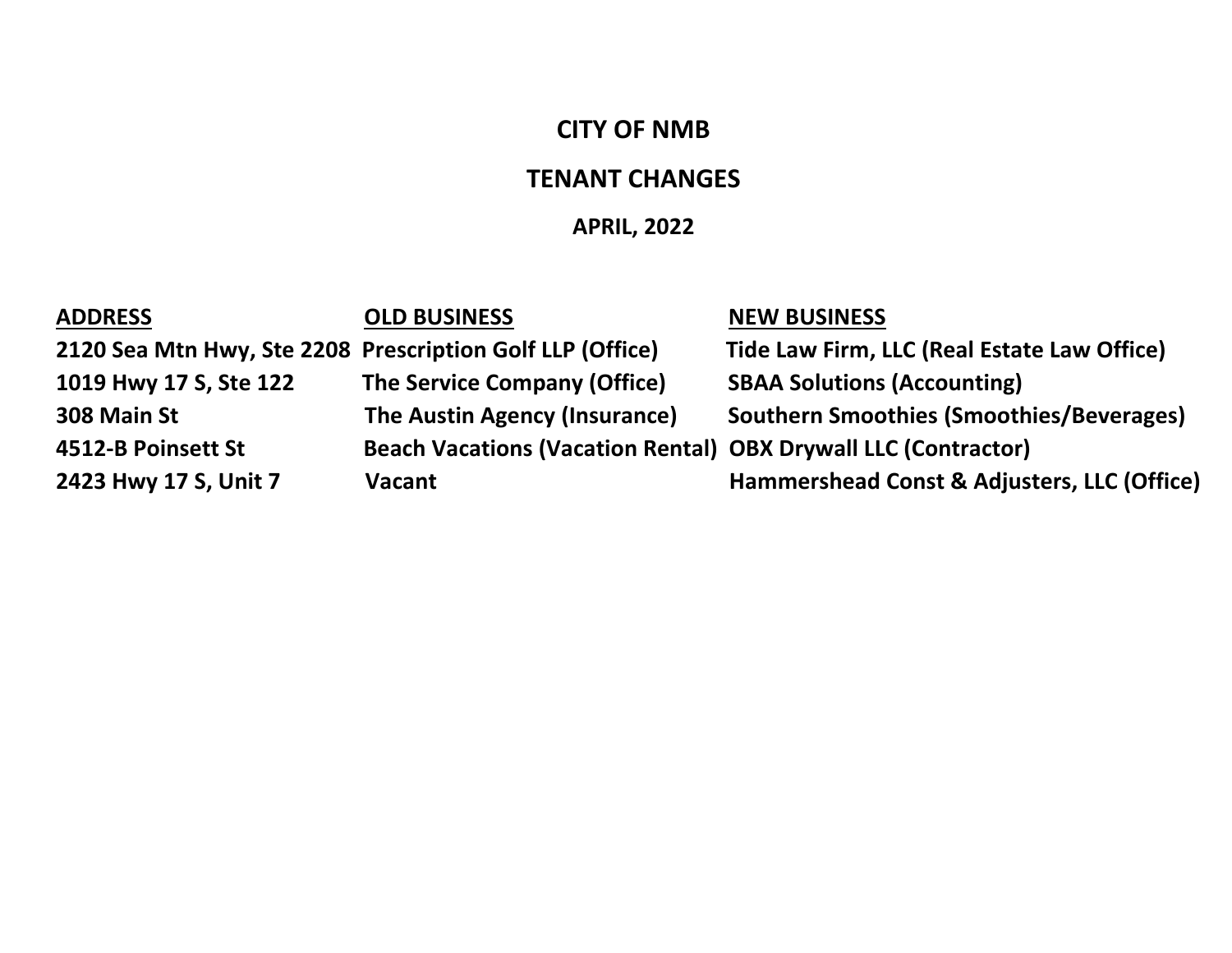

#### **PLANNING DIVISION MONTHLY REPORT April 2022**

During the month of April, the City of North Myrtle Beach Planning Commission held one regularly scheduled meeting and workshop.

#### **Monthly Plan and Plat Review Statistics:**

|                        | <b>Site Plan Submittals</b> |                 |                        |          |  |
|------------------------|-----------------------------|-----------------|------------------------|----------|--|
| <b>Courtesy Review</b> |                             | Staff-Initiated | <b>Full Submittals</b> | Approved |  |
| April                  |                             |                 | 13                     |          |  |

|       | <b>Approved Major</b><br><b>Final Plats</b> |        | <b>Approved Major</b><br><b>Preliminary Plat</b> |        | <b>Staff Approved Plats</b> |         |
|-------|---------------------------------------------|--------|--------------------------------------------------|--------|-----------------------------|---------|
|       | Number                                      | # Lots | <b>Number</b>                                    | # Lots | Number                      | Acreage |
| April |                                             |        |                                                  | 267    |                             | 6.06    |

#### **April 5, 2022, Planning Commission Meeting:**

*New Business*

#### A. **ELECTION OF OFFICERS**

*Action: The Planning Commission voted unanimously to elect Harvey Eisner to the position of Chair and Silvio "Rocky" Cutuli to the position of Vice‐Chair.*

B. **PRELIMINARY SUBDIVISION PLAT SUB-22-3:** A major preliminary plat of subdivision creating 123 single-family residential lots, common area, and public rights-of-way in Phase  $\mu$  of the Chestnut Greens subdivision.

*Action: The Planning Commission voted unanimously to approve the major preliminary plat of subdivision.*

C. **PRELIMINARY SUBDIVISION PLAT SUB-22-7:** A major preliminary plat of subdivision creating 144 single-family residential lots, common area, and public rights-of-way in Phase 2 of the Chestnut Greens subdivision.

*Action: The Planning Commission voted unanimously to approve the major preliminary plat of subdivision.*

D. **FINAL SUBDIVISION PLAT SUB-22-4:** A major final bonded plat of subdivision creating two single-family residential lots and extension of public utilities at 805 Hillside Drive.

*Action: The Planning Commission voted unanimously to approve the major final plat of subdivision.*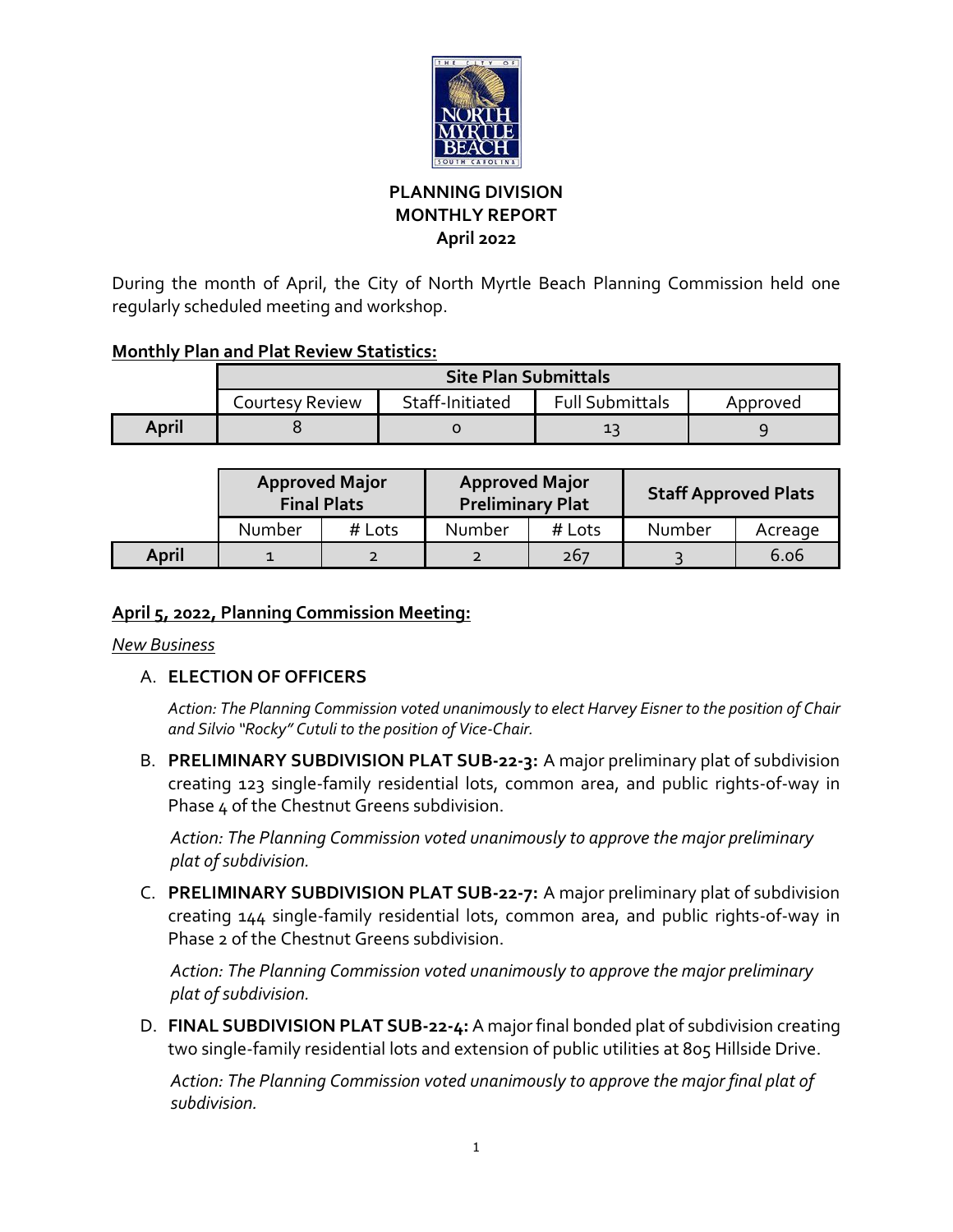Respectfully submitted,<br>An C Rel

Aaron C. Rucker Principal Planner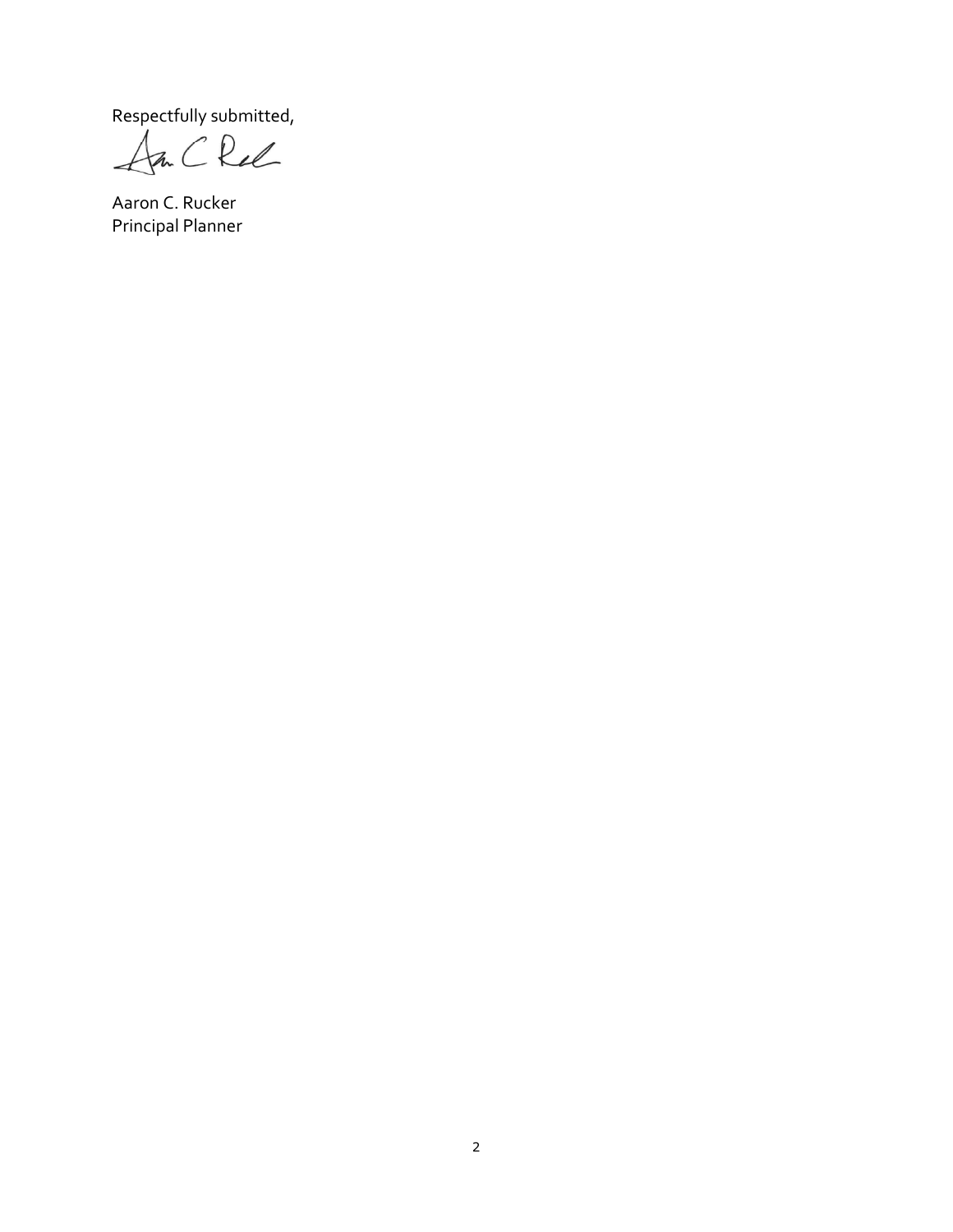#### **BOARD OF ZONING APPEALS APRIL 2022 Monthly Report**

The Board of Zoning Appeals met on April 14, 2022 and took the following action:

**APPROVED VARIANCE #V12-22:** Gary Hatfield has applied for a variance of the minimum front yard setbacks at 5400 Little River Neck Road Lot 19, zoned Planned Development District, PDD.

**APPROVED VARIANCE #V14-22:** Earthworks has applied for a variance to remove five protected trees that are greater than 24" in diameter at the corner of Hill Street and  $24<sup>th</sup>$  Avenue North.

**DENIED VARIANCE #V15-22:** Richard and Karen Walterson have applied for a variance to place a swimming pool in one of the front yards at 4708 Surf Street, zoned Single Family Low Density Residential, R-1 District.

**APPROVED VARIANCE #V18-22:** Bill Seay has applied for a variance of side yard setback for pool equipment located in a side yard at 3651 Diamond Stars Way, zoned Mid-Rise Multifamily, R-2A District.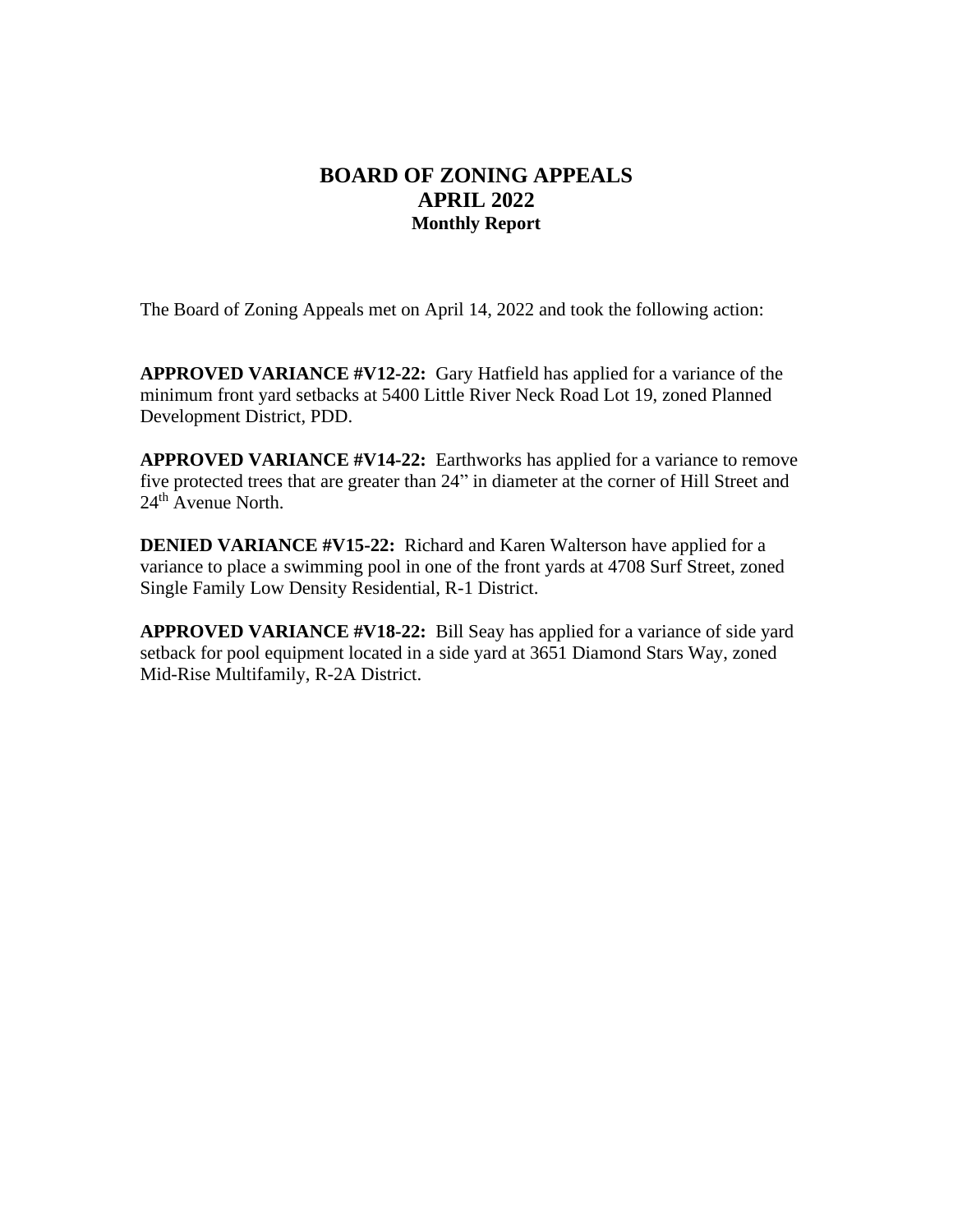#### **April 2022 Zoning Cases**

#### **Open Cases**

**Property Maintenance:** 3701 Seaview St. Missing soffit, wooden roof pieces and fascia. Broken windows, torn screens and rotten/missing wood around window frames. Owner received letter on 09/27/21. Follow up inspection on 12/28/21. No change. Court summons issued, Originally scheduled for 04/06/22, Continued by City until 05/04/22, Continued by owner until 06/01/22.

**Property Maintenance:** 1900 Hillside Dr. S. Missing/falling down siding and soffit. Notice of violation letter was sent on 07/14/21 and was returned to the City due to failure of acceptance.

**Property Maintenance:** 1107 Carolina Cv. Missing/falling down siding, soffit, shingles, fascia. Notice of violation letter sent on 09/03/21 and was returned to the City due to failure of acceptance.

**Property Maintenance:** 1006 39<sup>th</sup> Ave. S. Deck rotting and falling down, several mobile home windows broken. Storage building in severe disrepair. Notice of violation letter mailed 11/24/21 and was returned to City due to failure of acceptance.

Property Maintenance: 1007 28<sup>th</sup> Ave. S. Broken boarded over windows, siding, soffits, fascia in disrepair. Notice of violation letter mailed on 11/12/21. Follow up inspection is due on 03/07/22. No change. Court summons issued, scheduled for 05/11/22.

**Property Maintenance:** 1009 28<sup>th</sup> Ave. S. Windows, siding, soffits, fascia in disrepair. Notice of violation letter mailed on 11/12/21. Follow up inspection is due on 03/07/22. No Change. Court summons issued, scheduled for 05/11/22.

**Property Maintenance:** 4641 Riverside Dr. House siding, roofing, fascia, decking etc. in severe disrepair. Fencing and accessory storage buildings in disrepair. Follow up inspection is due on 02/24/22. No change. Court summons issued, scheduled for 04/13/22. Continued by owner until 05/11/22.

**Storage containers complaint:** 900 Hwy 17 N. Forever Flooring & Tile currently has (3) storage containers on site. Zoning regulations allow (1) storage container after issuance of a permit. Notice of violation letter was received by property owner on 09/27/21. Follow up inspection on 12/29/21. No change. Preparing to issue court summons. Owner has made application for variance to BZA. Rescheduled for 05/12/22.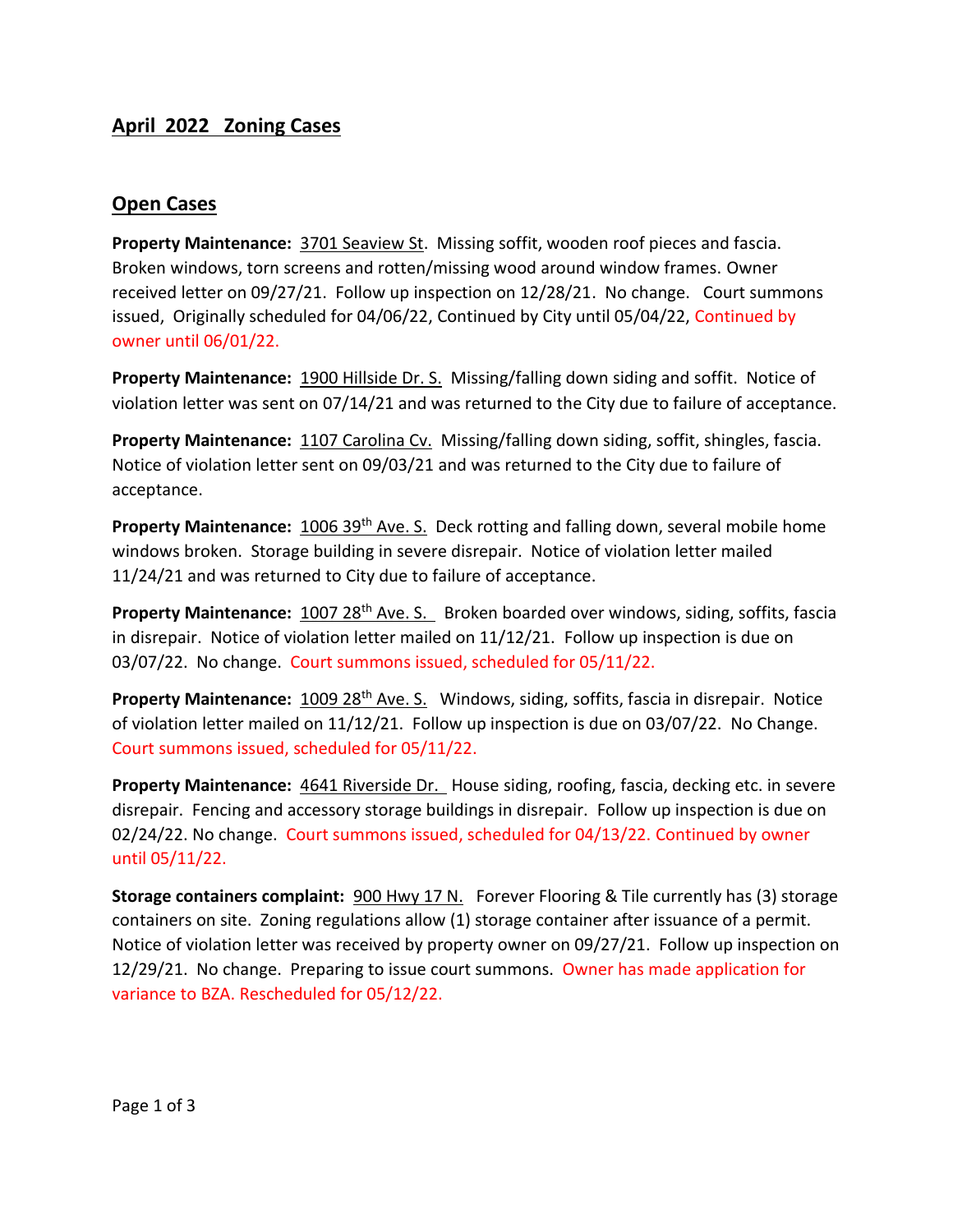**Storage containers complaint:** 900 Hwy 17 N. Unit B. Mattress Experts currently has (4) storage containers on site. Zoning regulations allow (1) storage container after issuance of a permit. Notice of violation letter was received by property owner on 09/27/21. Follow up inspection on 12/29/21. No change. Further action pending outcome of BZA meeting regarding next door property.

**Parking and storage of major recreational equipment: (Court Summons)** 502 35<sup>th</sup> Ave. S. Owner (Mike Todd) agreed to have camper removed from front of lot by 11/30/21. As of 12/01/21 camper remains on site. Court summons #8423 issued. Case continued by owner, has requested jury trial, date TBD (possibly July). Secondary court summons #7858 has been issued and re-scheduled by owner for 05/11/22. Third court summons #7860 has been issued and scheduled for 05/04/22.

**Accessory structures or buildings:** 4508 Sandpiper St. Accessory storage building placed on lot in front of rear building line of primary structure. Zoning ordinance requires accessory structure to be located behind rear building line of primary structure. 90 day Notice of violation letter mailed 12/08/21. Follow up inspection due on 04/08/22. No change. Court summons #7864 issued, and scheduled for 06/08/22.

**Accessory structures or buildings:** 4506 Osprey St. Accessory storage building placed on lot without a primary structure. Fencing installed without appropriate building permits. Accessory structure under construction without appropriate permits that does not meet applicable zoning setbacks. 90 day notice of violation letter mailed 12/13/21. Follow up inspection 03/22/22. Owner has made application for variance to BZA to be heard on 04/14/22. Rescheduled for May 12, 2022.

**Storage containers and storage trailers:** 710 HWY 17S Unit D1 Excessive number of storage containers and trailers. Court summons issued, scheduled for 04/06/22. Continued by court until May 4, 2022.

**Outside display of goods and merchandise:** 710 HWY 17S Unit D1 Improper display of outside merchandise. Court summons issued, scheduled for 04/06/22. Continued by court until May 4, 2022.

**Property maintenance:** 1110 28<sup>th</sup> Ave. S Broken and boarded over windows. Damaged siding on accessory storage structure. Follow up inspection on 05/24/22.

**Property maintenance:** 3105 Inland St. All first floor windows are broken. Property appears to be abandoned. 90 day NOV letter mailed 03/14/22. NOV letter returned to sender, unable to forward 04/07/22.